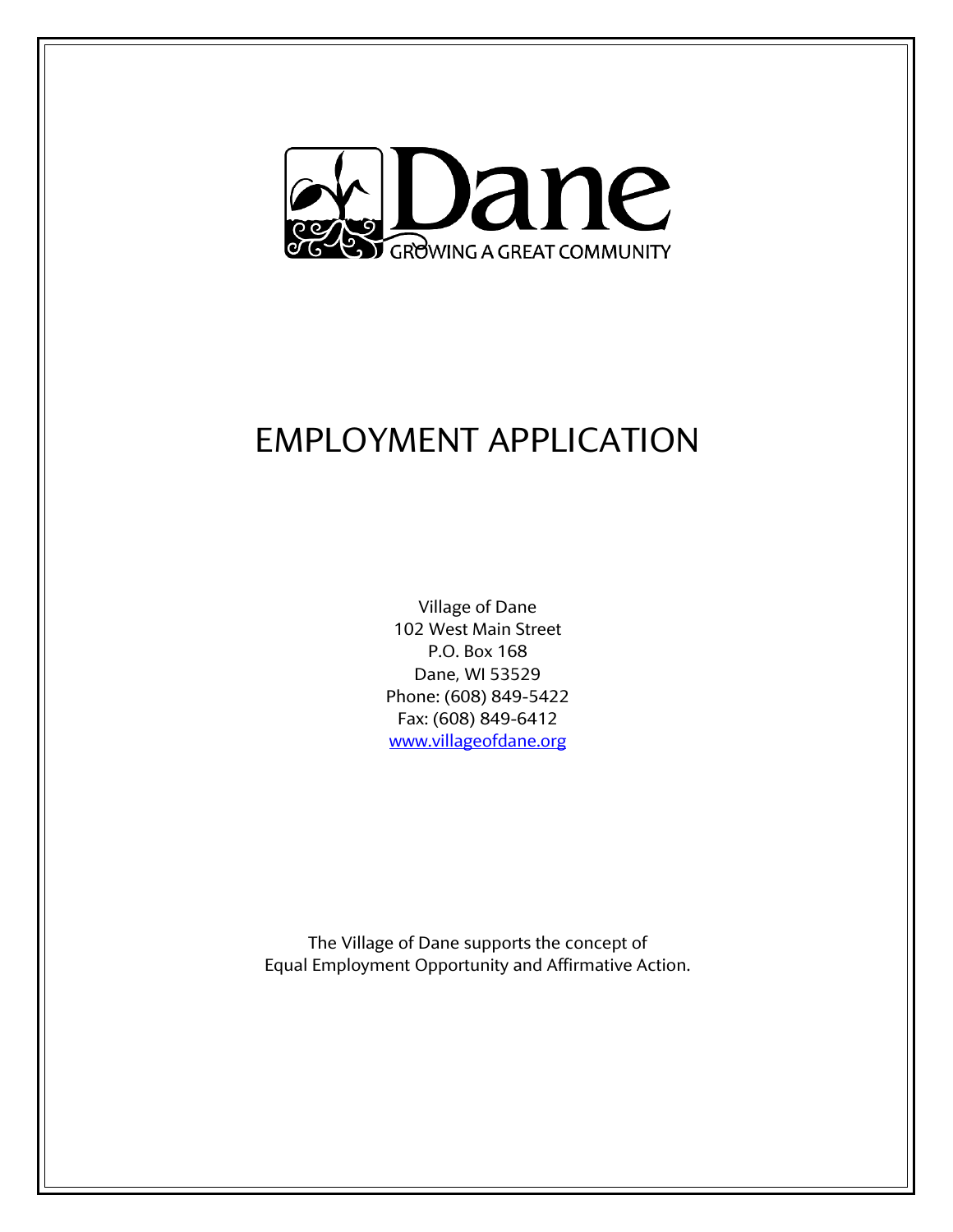| <b>Personal Information</b>                             |                                            |                                                                                                                 |                                        |                   |                      |                     |
|---------------------------------------------------------|--------------------------------------------|-----------------------------------------------------------------------------------------------------------------|----------------------------------------|-------------------|----------------------|---------------------|
| Full Name:                                              |                                            |                                                                                                                 |                                        |                   |                      |                     |
|                                                         | Last                                       | First                                                                                                           |                                        | M.I.              |                      |                     |
| Address: _                                              | <b>Street Address</b>                      |                                                                                                                 |                                        |                   | Apartment/Unit #     |                     |
|                                                         | City                                       |                                                                                                                 |                                        | State             |                      | <b>Zip Code</b>     |
|                                                         |                                            |                                                                                                                 |                                        |                   |                      |                     |
|                                                         |                                            |                                                                                                                 |                                        |                   |                      |                     |
|                                                         |                                            |                                                                                                                 |                                        |                   |                      |                     |
|                                                         |                                            | Have you ever been employed by the Village?<br>If so, when? $\sqrt{ }$                                          |                                        |                   | YES.<br>П            | NO.<br>$\Box$       |
|                                                         |                                            | Are you related to any current Village employee or elected official?                                            |                                        |                   | <b>YES</b><br>$\Box$ | <b>NO</b><br>$\Box$ |
|                                                         |                                            | Have you ever been convicted of a felony or misdemeanor?                                                        |                                        |                   | <b>YES</b><br>$\Box$ | <b>NO</b><br>□      |
| I am currently authorized to work in the United States? |                                            |                                                                                                                 |                                        |                   | <b>YES</b><br>$\Box$ | <b>NO</b><br>□      |
|                                                         |                                            |                                                                                                                 |                                        |                   |                      |                     |
|                                                         |                                            |                                                                                                                 | <b>Education</b>                       |                   |                      |                     |
|                                                         |                                            |                                                                                                                 | <b>YES</b><br>NO.                      |                   |                      |                     |
|                                                         |                                            |                                                                                                                 |                                        |                   |                      |                     |
| College:                                                |                                            |                                                                                                                 | Address:<br><b>YES</b><br>NO <b>NO</b> |                   |                      |                     |
|                                                         |                                            |                                                                                                                 |                                        |                   |                      |                     |
|                                                         |                                            |                                                                                                                 | YES NO                                 |                   |                      |                     |
|                                                         |                                            |                                                                                                                 |                                        |                   |                      |                     |
|                                                         |                                            |                                                                                                                 |                                        |                   |                      |                     |
|                                                         |                                            |                                                                                                                 | <b>References</b>                      |                   |                      |                     |
|                                                         | Please list three professional references. | Name: Relationship: Company: Company: Name: Company: Company: Name: Company: Name: Name: Company: Name: Name: N |                                        |                   |                      |                     |
|                                                         |                                            |                                                                                                                 |                                        |                   |                      |                     |
|                                                         |                                            | Name: Relationship: Company: Company:                                                                           |                                        |                   |                      |                     |
|                                                         |                                            |                                                                                                                 |                                        |                   |                      |                     |
|                                                         |                                            |                                                                                                                 |                                        |                   |                      |                     |
|                                                         |                                            | Name: Relationship: Company: Company:                                                                           |                                        |                   |                      |                     |
| Address:__________                                      |                                            |                                                                                                                 |                                        | Phone: __________ |                      |                     |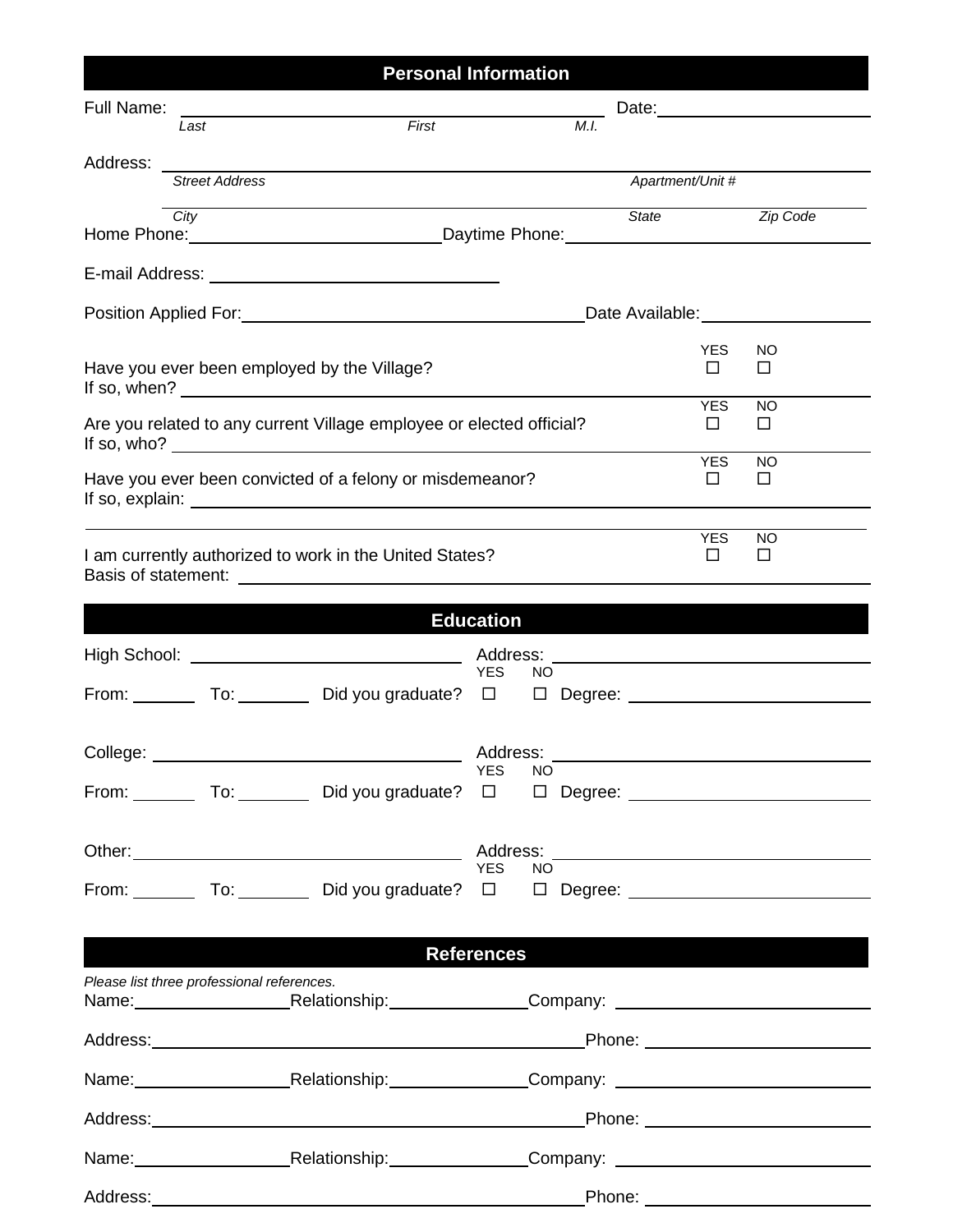| <b>Previous Employment</b> |                                                                        |                                                                                                                                                                                                                                |  |  |  |  |
|----------------------------|------------------------------------------------------------------------|--------------------------------------------------------------------------------------------------------------------------------------------------------------------------------------------------------------------------------|--|--|--|--|
|                            |                                                                        |                                                                                                                                                                                                                                |  |  |  |  |
|                            |                                                                        | Supervisor: 2000 Contract Phone: 2000 Phone: 2000 Phone: 2000 Phone: 2000 Phone: 2000 Phone: 2000 Phone: 2000 Phone: 2000 Phone: 2000 Phone: 2000 Phone: 2000 Phone: 2000 Phone: 2000 Phone: 2000 Phone: 2000 Phone: 2000 Phon |  |  |  |  |
|                            |                                                                        |                                                                                                                                                                                                                                |  |  |  |  |
|                            |                                                                        | Starting Hourly \$: Ending Hourly \$: Average Hours Worked: Cambridge Hours Worked:                                                                                                                                            |  |  |  |  |
|                            |                                                                        |                                                                                                                                                                                                                                |  |  |  |  |
|                            |                                                                        | From: To: To: Reason for leaving: To: The Manuson of Leaving: The Manuson of Leaving: The Manuson of Manuson of Manuson of Manuson of Manuson of Manuson of Manuson of Manuson of Manuson of Manuson of Manuson of Manuson of  |  |  |  |  |
|                            | May we contact your previous supervisor for a reference? $\square$     | $\Box$                                                                                                                                                                                                                         |  |  |  |  |
|                            |                                                                        |                                                                                                                                                                                                                                |  |  |  |  |
|                            |                                                                        |                                                                                                                                                                                                                                |  |  |  |  |
|                            |                                                                        |                                                                                                                                                                                                                                |  |  |  |  |
|                            |                                                                        | Starting Hourly \$: Ending Hourly \$: Average Hours Worked: Cambridge Hours Worked:                                                                                                                                            |  |  |  |  |
|                            |                                                                        |                                                                                                                                                                                                                                |  |  |  |  |
|                            | From: To: To: Reason for leaving: YES NO                               |                                                                                                                                                                                                                                |  |  |  |  |
|                            | May we contact your previous supervisor for a reference? $\Box$ $\Box$ |                                                                                                                                                                                                                                |  |  |  |  |
|                            |                                                                        | Company: Company:                                                                                                                                                                                                              |  |  |  |  |
|                            |                                                                        |                                                                                                                                                                                                                                |  |  |  |  |
|                            |                                                                        |                                                                                                                                                                                                                                |  |  |  |  |
|                            |                                                                        | Starting Hourly \$: Ending Hourly \$: Average Hours Worked: Cambridge Hours Worked:                                                                                                                                            |  |  |  |  |
|                            |                                                                        |                                                                                                                                                                                                                                |  |  |  |  |
|                            |                                                                        | From: To: To: Reason for Leaving: TES NO                                                                                                                                                                                       |  |  |  |  |
|                            | May we contact your previous supervisor for a reference?               | $\Box$<br>П                                                                                                                                                                                                                    |  |  |  |  |
|                            | <b>Military Service</b>                                                |                                                                                                                                                                                                                                |  |  |  |  |
|                            |                                                                        |                                                                                                                                                                                                                                |  |  |  |  |
|                            |                                                                        |                                                                                                                                                                                                                                |  |  |  |  |
|                            |                                                                        |                                                                                                                                                                                                                                |  |  |  |  |
|                            |                                                                        |                                                                                                                                                                                                                                |  |  |  |  |
|                            |                                                                        |                                                                                                                                                                                                                                |  |  |  |  |